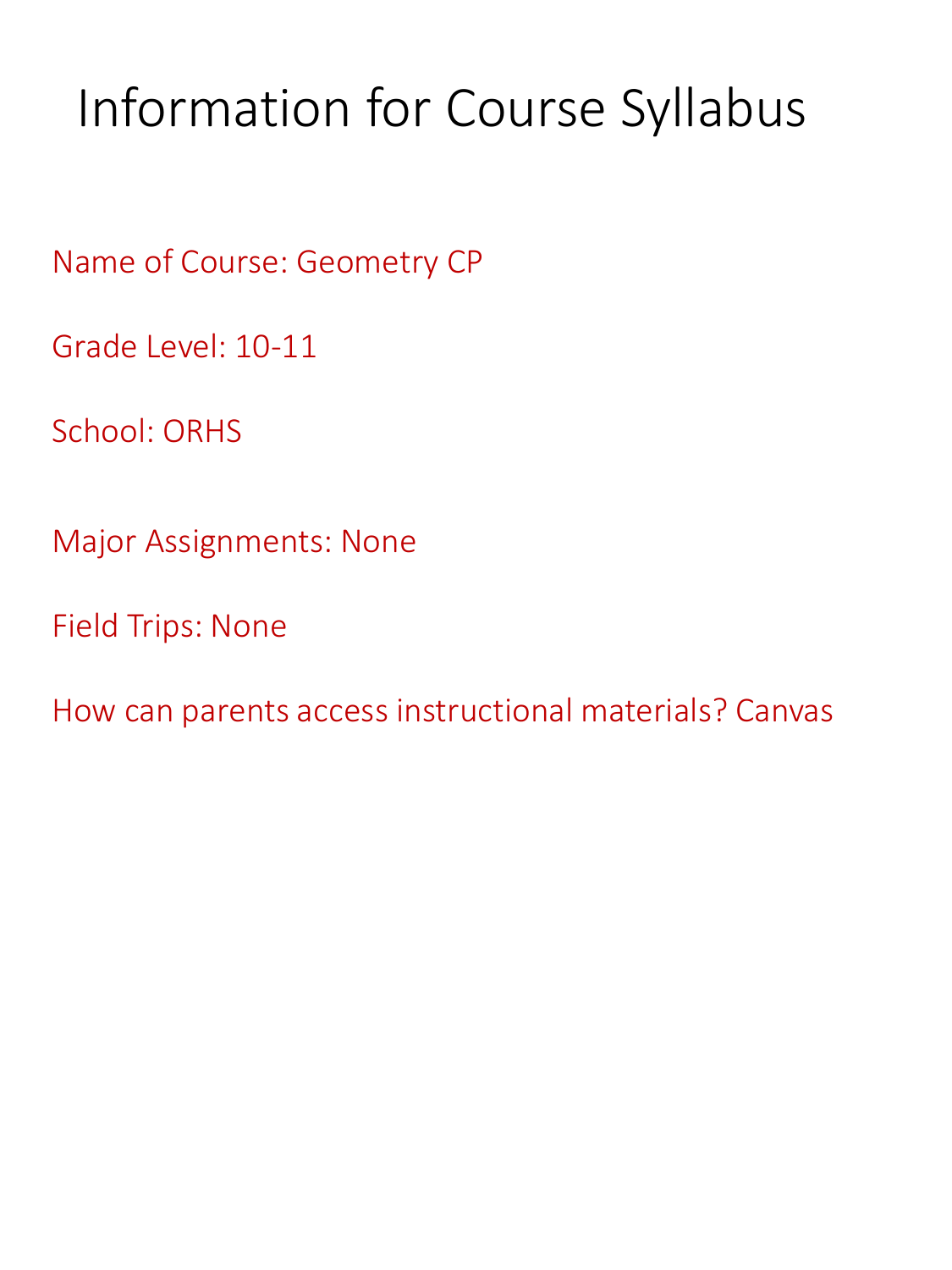# **Geometry CP 2021-2022**

### **Term 1**

**G.CO.A.1** Know precise definitions of angle, circle, perpendicular line, parallel line, and line segment, based on the undefined notions of point, line, plane, distance along a line, and distance around a circular arc.

**G.CO.C.9** Prove theorems about lines and angles.

**G.GPE.B.2** Use coordinates to prove simple geometric theorems algebraically.

**G.GPE.B.3** Prove the slope criteria for parallel and perpendicular lines and use them to solve geometric problems.

**G.GPE.B.4** Find the point on a directed line segment between two given points that partitions the segment in a given ratio.

**G.CO.A.2** Represent transformations in the plane in multiple ways, including technology. Describe transformations as functions that take points in the plane (pre-image) as inputs and give other points (image) as outputs. Compare transformations that preserve distance and angle measure to those that do not (e.g., translation versus horizontal stretch).

**G.CO.A.3** Given a rectangle, parallelogram, trapezoid, or regular polygon, describe the rotations and reflections that carry the shape onto itself.

**G.CO.A.4** Develop definitions of rotations, reflections, and translations in terms of angles, circles, perpendicular lines, parallel lines, and line segments.

**G.CO.A.5** Given a geometric figure and a rigid motion, draw the image of the figure in multiple ways, including technology. Specify a sequence of rigid motions that will carry a given figure onto another.

**G.CO.B.6** Use geometric descriptions of rigid motions to transform figures and to predict the effect of a given rigid motion on a given figure; given two figures, use the definition of congruence in terms of rigid motions to determine informally if they are congruent.

**G.SRT.A.1** Verify informally the properties of dilations given by a center and a scale factor.

Transformations and Symmetry **Transformations and Symmetry**

**Parallel and Perpendicular** 

Parallel and Perpendicular

**Lines**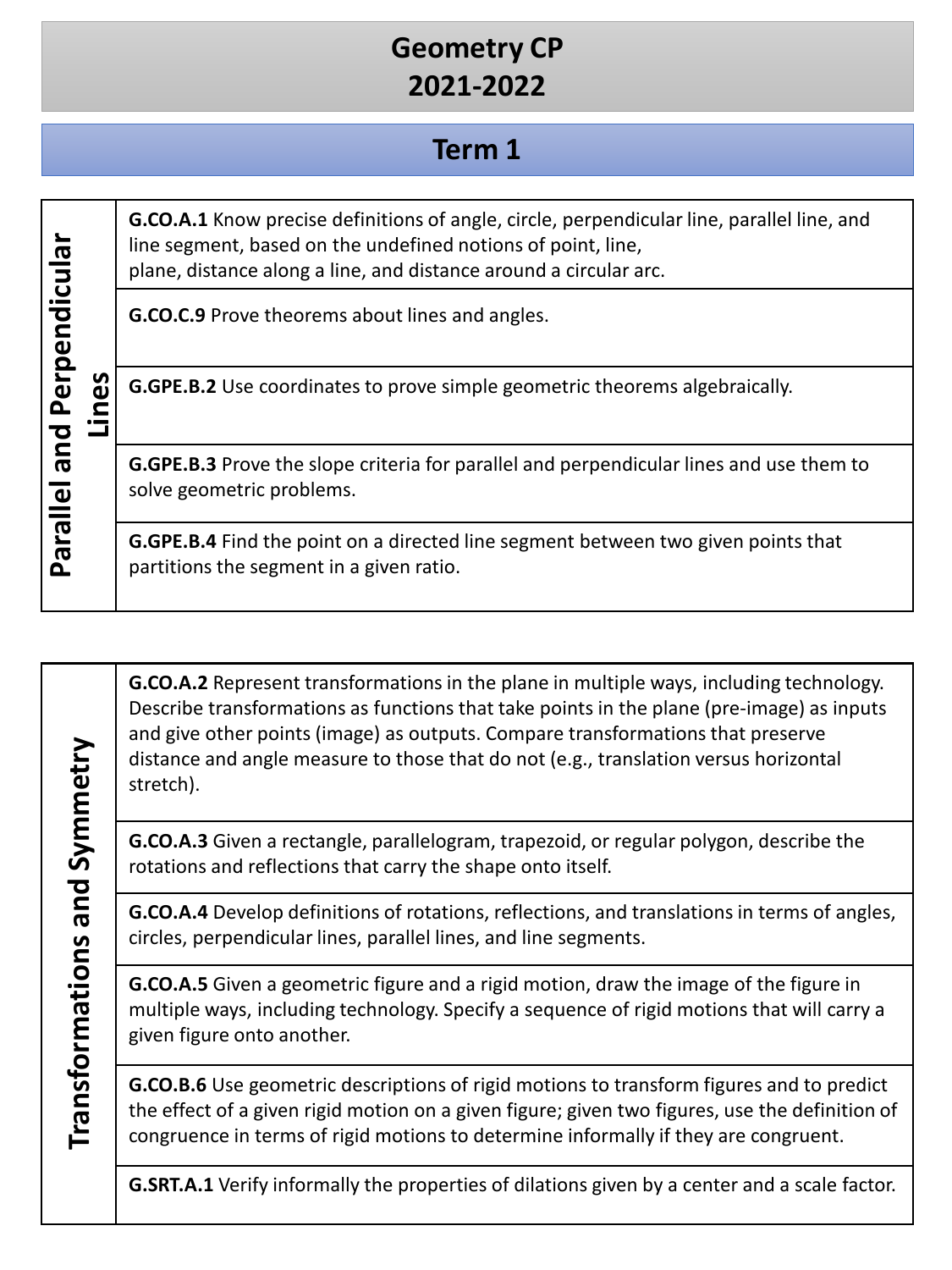# **Geometry CP 2021-2022**

### **Term 1**

| bue<br>ω                   | <b>G.CO.B.7</b> Use the definition of congruence in terms of rigid motions to show that two<br>triangles are congruent if and only if corresponding pairs of sides and corresponding pairs<br>of angles are congruent. |
|----------------------------|------------------------------------------------------------------------------------------------------------------------------------------------------------------------------------------------------------------------|
| <b>Theorems</b><br>O<br>bſ | <b>G.CO.B.8</b> Explain how the criteria for triangle congruence (ASA, SAS, AAS, and SSS) follow<br>from the definition of congruence in terms of rigid motions.                                                       |
|                            | G.CO.C.10 Prove theorems about triangles.                                                                                                                                                                              |
| Triangle                   | <b>G.GPE.B.5</b> Know and use coordinates to compute perimeters of polygons and areas of<br>triangles and rectangles.                                                                                                  |

| Similar    | <u>ي</u><br>n<br>ω<br>5<br>π | <b>G.SRT.A.2</b> Given two figures, use the definition of similarity in terms of similarity<br>transformations to decide if they are similar; explain using similarity transformations the<br>meaning of similarity for triangles as the equality of all corresponding pairs of angles and<br>the proportionality of all corresponding pairs of sides. |
|------------|------------------------------|--------------------------------------------------------------------------------------------------------------------------------------------------------------------------------------------------------------------------------------------------------------------------------------------------------------------------------------------------------|
| bue        |                              | G.SRT.A.3 Use the properties of similarity transformations to establish the AA criterion for<br>two triangles to be similar.                                                                                                                                                                                                                           |
| Similarity |                              | <b>G.SRT.B.4</b> Prove theorems about similar triangles.                                                                                                                                                                                                                                                                                               |
|            |                              | <b>G.SRT.B.5</b> Use congruence and similarity criteria for triangles to solve problems and to<br>justify relationships in geometric figures.                                                                                                                                                                                                          |

Quadrilaterals **Quadrilaterals**

**G.CO.C.11** Prove theorems about parallelograms.

**G.GPE.B.5** Know and use coordinates to compute perimeters of polygons and areas of triangles and rectangles.